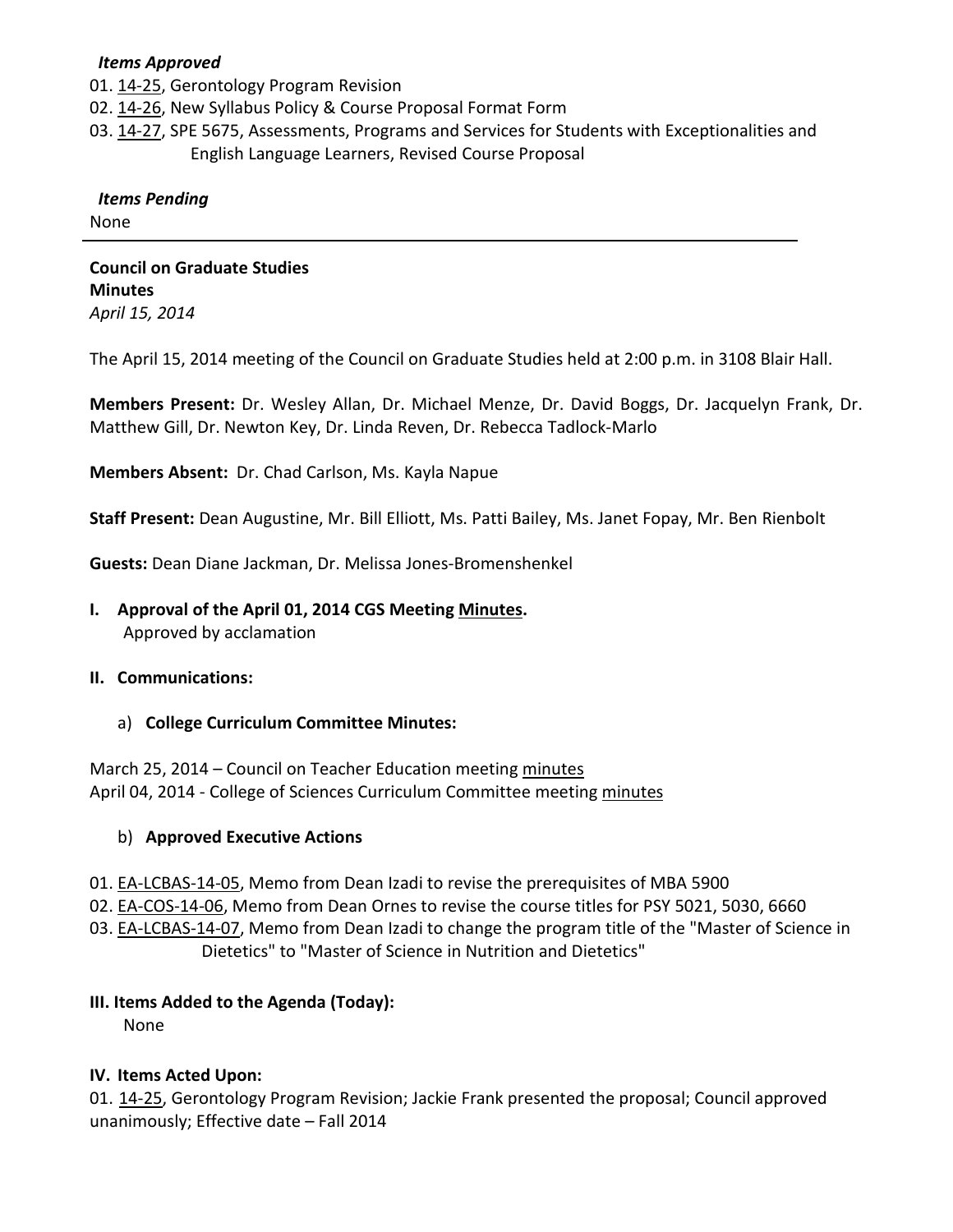02. [14-26,](http://castle.eiu.edu/~eiucgs/currentagendaitems/agenda14-26.pdf) New Syllabus Policy & Course Proposal Format; Rebecca Throneburg presented the proposal on 04-01-14; Council approved unanimously; Effective date – Fall 2014

 $\cdot \cdot$  It was unanimously approved by the council to forego regular protocol and add item 14-27 to be voted on during this meeting

03. [14-27,](http://castle.eiu.edu/~eiucgs/currentagendaitems/agenda14-27.pdf) SPE 5675, Assessments, Programs and Services for Students with Exceptionalities and English Language Learners, Revised Course Proposal; Melissa Jones-Bromenshenkel presented the proposal; Council approved unanimously; Effective date – Fall 2014

(3-1-3), SPE 5675, Assessments, Programs and Services for Students with Exceptionalities and English Language Learners,

This course focuses on administrative selection and use of assessments and assessment strategies and use of data, including RtI data, to provide assistance to teachers and other school personnel in addressing the curricular and behavioral needs of learners with exceptional learning needs (ELN) and English Language Learners (ELL). Specific administrative understandings to be developed in this course include: requirements for and development of individualized education programs (IEP) and individual family service plans (IFSP); curricular needs of learners with exceptionalities and English Language Learners; use of data and methods to assist teachers in addressing the curricular needs of learners with exceptionalities and English Language Learners; and curricular modification strategies, including Universal Design for Learning, and evidence-based/research-based instructional strategies to meet the needs of each learner, including those with an IEP/IFSP and English Language Learners. Each candidate will develop a data based plan which focuses on the needs of a school to support services required to meet the needs of students with IEPs; IFSPs; and Section 504 plans; ELL; students at tier two or three in the RtI process; and learners with exceptionalities, including those identified as gifted. This plan will be developed utilizing a collaborative process. Course pre-requisites: EDL 5600, Introduction to Organization and Administration, and enrollment in or completion of an approved "principal preparation program" or permission of the Special Education Department Chairperson.

Prerequisites: EDL 5600, Introduction to Organization and Administration, and enrollment in or completion of an approved "principal preparation program" or permission of the Special Education Department Chairperson

# **02 Committee Reports:**

**Textbook Advisory-** Michael Menze; no report **Library Advisory**- David Boggs; no report **Academic Technology** (ATAC)- Newton Key; committee met; discussed ticket response system for computer repairs, free virtual desktop service and Office 365 upgrade for students **President's Round Table-** Dean Augustine; no report **Honorary Degree**- Jackie Frank; no report **GSAC**- Bill Elliott; reported on success of "Pathways to Ph.D." lunch/panel discussion **CAA Processes Subcommittee-** Wesley Allan; no report

**03 Other Items:** 

2